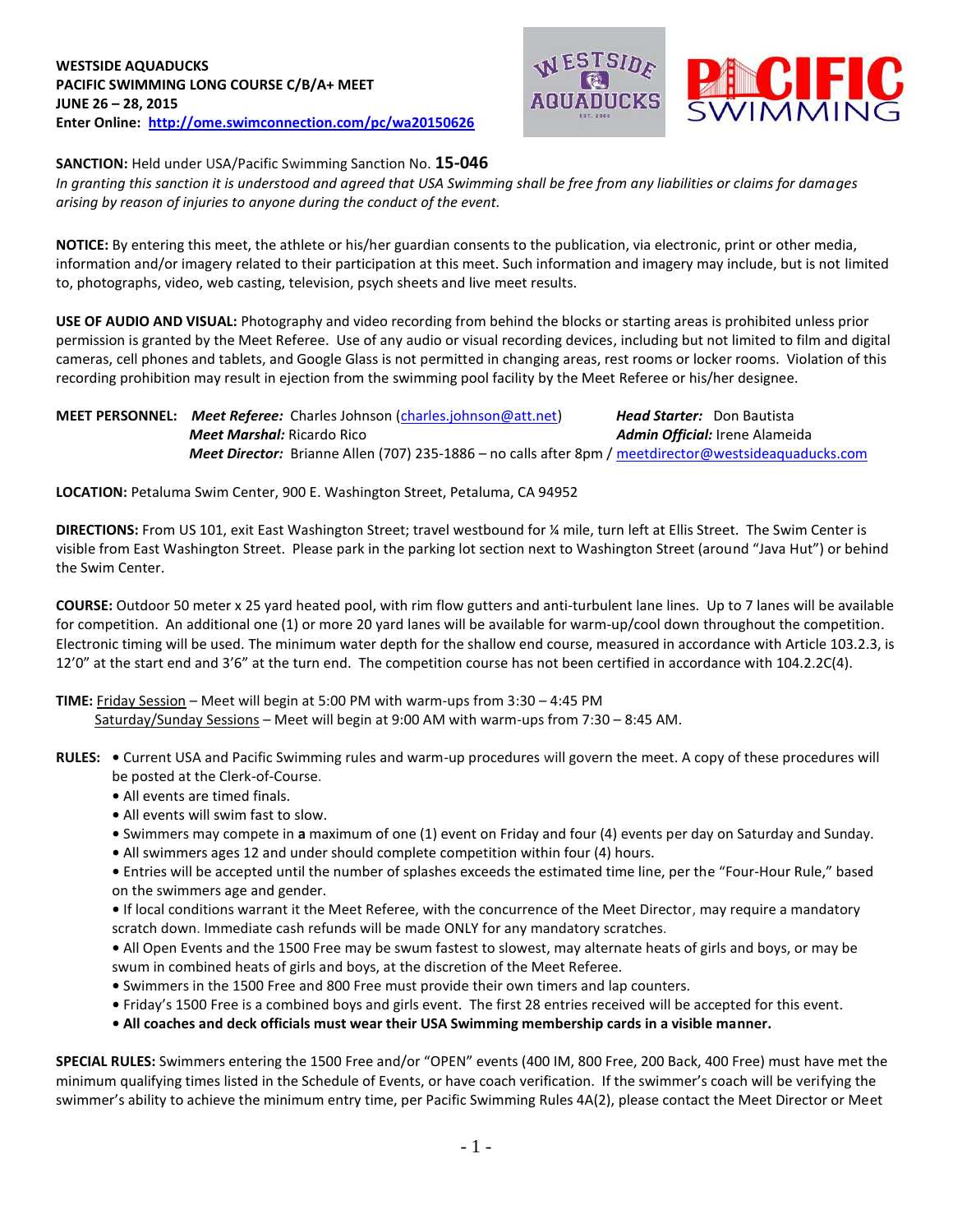Referee before the meet. Swimmers who have not achieved the minimum entry time, and who do not have coach verification, will not be allowed to swim the event.

**UNACCOMPANIED SWIMMERS:** Any USA-S athlete-member competing at the meet must be accompanied by a USA Swimming member-coach for the purposes of athlete supervision during warm-up, competition and warm-down. If a coach-member of the athlete's USA-S Club does not attend the meet to serve in said supervisory capacity, it is the responsibility of the swimmer or the swimmer's legal guardian to arrange for supervision by a USA-S member-coach. The Meet Director or Meet Referee may assist the swimmer in making arrangements for such supervision; however, it is recommended that such arrangements be made in advance of the meet by the athlete's USA-S Club Member-Coach.

**RACING STARTS:** Swimmers must be certified by a USA-S member-coach as being proficient in performing a racing start, or must start the race in the water. It is the responsibility of the swimmer or the swimmer's legal guardian to ensure compliance with this requirement.

**RESTRICTIONS: •** Smoking and the use of other tobacco products is prohibited on the pool deck, in the locker rooms, in spectator

- seating, on standing areas and in all areas used by swimmers, during the meet and during warm-up periods.
- **•** Sale and use of alcoholic beverages is prohibited in all areas of the meet venue.
- **•** No glass containers are allowed in the meet venue.
- **•** No propane heater is permitted except for snack bar/meet operations.
- **•** No pets are allowed on the pool deck except for working assistance animals.
- Changing into or out of swimsuits other than in locker rooms or other designated areas is prohibited.

**•** Destructive devices, to include but not limited to, explosive devices and equipment, firearms (open or concealed), blades, knives, mace, stun guns and blunt objects are strictly prohibited in the swimming facility and its surrounding areas. If observed, the Meet Referee or his/her designee may ask that these devices be stored safely away from the public or removed from the facility. Noncompliance may result in the reporting to law enforcement authorities and ejection from the facility. Law enforcement officers (LEO) are exempt per applicable laws.

**ELIGIBILITY: •** Swimmers must be current members of USA-S and enter their name and registration number on the meet entry card

as they are shown on their Registration Card. If this is not done, it may be difficult to match the swimmer with the registration and times database. The meet host will check all swimmer registrations against the SWIMS database and if not found to be registered, the Meet Director shall accept the registration at the meet (a \$10 surcharge will be added to the regular registration fee). Duplicate registrations will be refunded by mail.

**•** Swimmers in the "A" Division must have met at least USA Swimming Motivational "A" minimum time standard. Swimmers in the "B" Division must have met at least the listed "B" minimum time standard. All entry times slower than the listed "B" time standard will be in the "C" Division.

- **•** Entries with **"NO TIME" will be ACCEPTED** (Exception 1500 Free and Open Events, see Special Rules Section)
- **•** Entry times submitted for this meet will be checked against a computer database and may be changed in accordance with Pacific Swimming Entry Time Verification Procedures.
- **•** Disabled swimmers are welcome to attend this meet and should contact the Meet Director or Meet Referee regarding and special accommodations on entry times and seeding per Pacific Swimming policy.
- **•** Swimmers 19 years of age and over may compete in the meet for time only, no awards. Such swimmers must have met standards for the 17-18 age group.
- **•** The swimmer's age will be the age of the swimmer on the first day of the meet.

**ENTRY FEES:** \$4.00 per event plus a \$10.00 participation fee per swimmer. Entries will be rejected if payment is not sent at time of request.

**ONLINE ENTRIES:** To enter online go to **<http://ome.swimconnection.com/pc/wa20150626>** to receive an immediate entry confirmation. This method requires payment by credit card. Swim Connection, LLC charges a processing fee for this service, equal to \$1 per swimmer plus 5% of the total Entry Fees. Please note that the processing fee is a separate fee from the Entry Fees. If you do not wish to pay the processing fee, enter the meet using a mail entry. **Entering online is a convenience, is completely voluntary, and is in no way required or expected of a swimmer by Pacific Swimming.** Online entries will be accepted through Wednesday, **June 17, 2015.**

**MAILED OR HAND DELIVERED ENTRIES**: Entries must be on the attached consolidated entry form. Forms must be filled out completely and printed clearly with swimmers best time. Entries must be postmarked by midnight, Monday, **June 15, 2015** or hand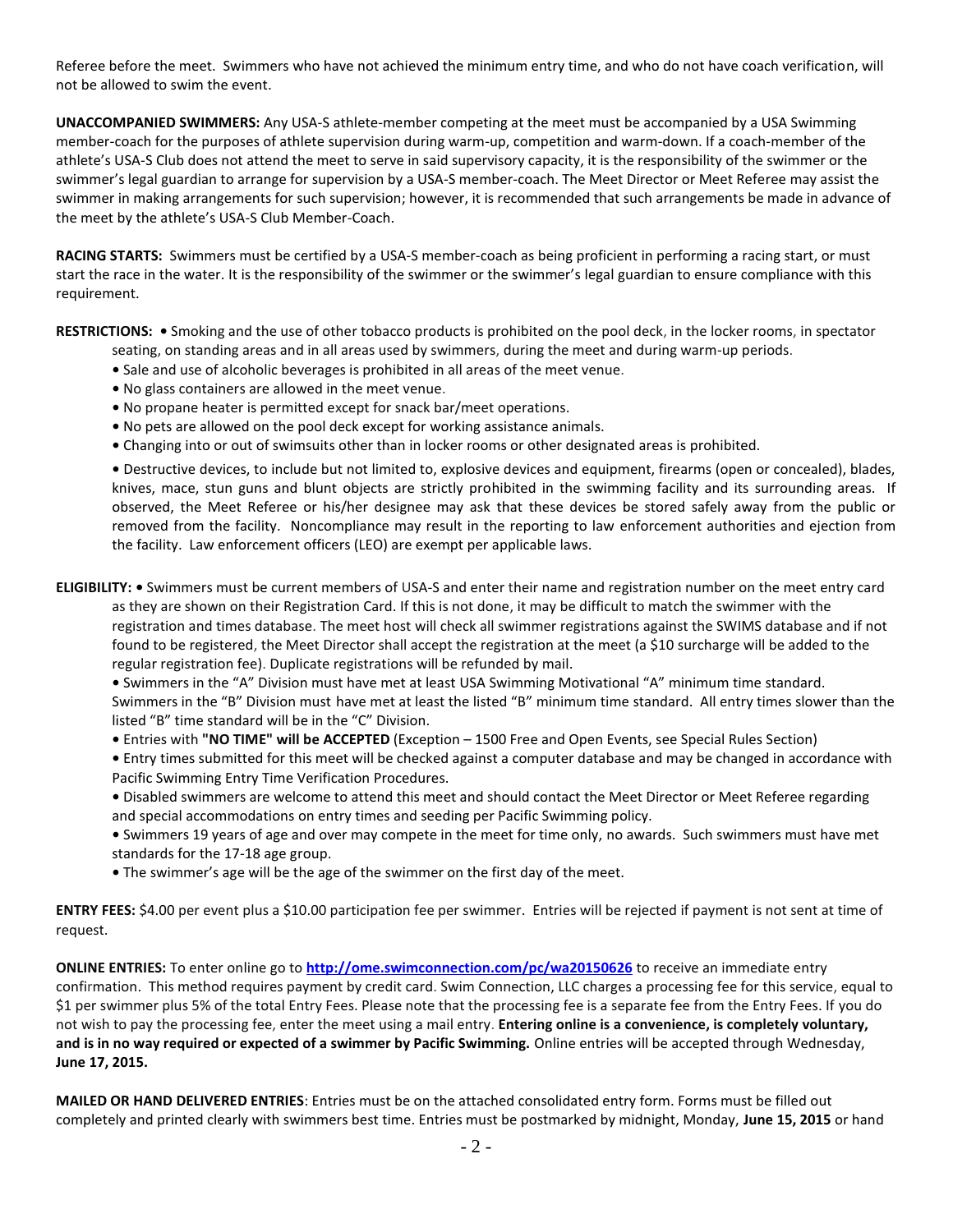delivered by 6:30 p.m. Wednesday, June 17, 2015. No late entries will be accepted. No refunds will be made, except mandatory scratch downs. Requests for confirmation of receipt of entries should include a self-addressed envelope.

|  |  | Make check payable to: Aquaducks, Inc. |
|--|--|----------------------------------------|
|  |  |                                        |

| <b>Mail entries to: Brianne Allen</b> | <b>Hand deliver entries to: Brianne Allen</b> |
|---------------------------------------|-----------------------------------------------|
| 6 Burlington Drive                    | 6 Burlington Drive                            |
| Petaluma. CA 94952                    | Petaluma, CA 94952                            |

**CHECK-IN:** The meet will be deck seeded. Swimmers must check-in at the Clerk-of-Course. Close of check-in for all individual events shall be no more than 60 minutes before the estimated time of the start of the first heat of the event. No event shall be closed more than 30 minutes before the scheduled start of the session. Swimmers who do not check in will not be seeded and will not be allowed to compete in that event.

**SCRATCHES:** Any swimmers not reporting for or competing in an individual timed final event that they have checked in for shall not be penalized.

AWARDS: Ribbons will be awarded to 1<sup>st</sup> through 8<sup>th</sup> place finishers in the A+, B, and C divisions, for each event, and age group. 10 & Under events will be awarded as 8 & Under and 9-10 age groups. 13 & Over events will be awarded as 13-14, 15-16, and 17-18 age groups. Swimmers aged 19 & Over will not be awarded. "A" Medals will be awarded to swimmers achieving new USA Swimming Motivational "A" times swum during this meet only. Open events will not be awarded.

**ADMISSION:** Free. A three day program will be available for \$5.00.

**SNACK BAR & HOSPITALITY:** A snack bar will be available serving hot breakfast, hot lunches, salads and other nutritious items and beverages. Coaches and working deck officials will be provided lunch. Hospitality will serve refreshments to timers and volunteers. Water jugs for refilling your water bottles will be available around the pool. PLEASE BRING REFILLABLE WATER BOTTLES TO THE MEET.

**MISCELLANEOUS:** No overnight parking is allowed. Facilities will not be provided after meet hours

**MINIMUM OFFICIALS:** No more than 3 days after the close of entries, meet management (Meet Director and/or Meet Referee) shall contact a representative from each team participating in the meet, and provide a preliminary inventory of the officials that team is required to provide for each session. Each team shall, by the start of the meet, provide to the Meet Director or designee a list of Officials who have agreed to represent that team during each session of the meet.

At the meet, meet management shall conduct an inventory of officials, and shall compare the number of swimmers entered in each session by each team with the number of officials present representing each team. If meet management certifies that a team has not provided sufficient officials for any session of the meet in accordance with the table below, excluding finals in a trials and finals meet, the team will be fined \$100 per missing official per session of the meet.

| Club swimmers entered in session | Trained and carded officials requested |
|----------------------------------|----------------------------------------|
| $1 - 10$                         |                                        |
| $11 - 25$                        |                                        |
| $26 - 50$                        |                                        |
| 51-75                            |                                        |
| 76-100                           |                                        |
| 100 or more                      |                                        |

*\*Zone 3 will include assigned and working Colorado, Intermediary/Chief Timing Judge, and Computer Operator in the count of officials for a session although these positions are not carded. Zone 3 will accept Trainees in the count of officials for a session, as long as they are carded. Teams may use officials "borrowed" from other teams, or unattached officials at the meet who agree to fulfill their obligation under the rule.*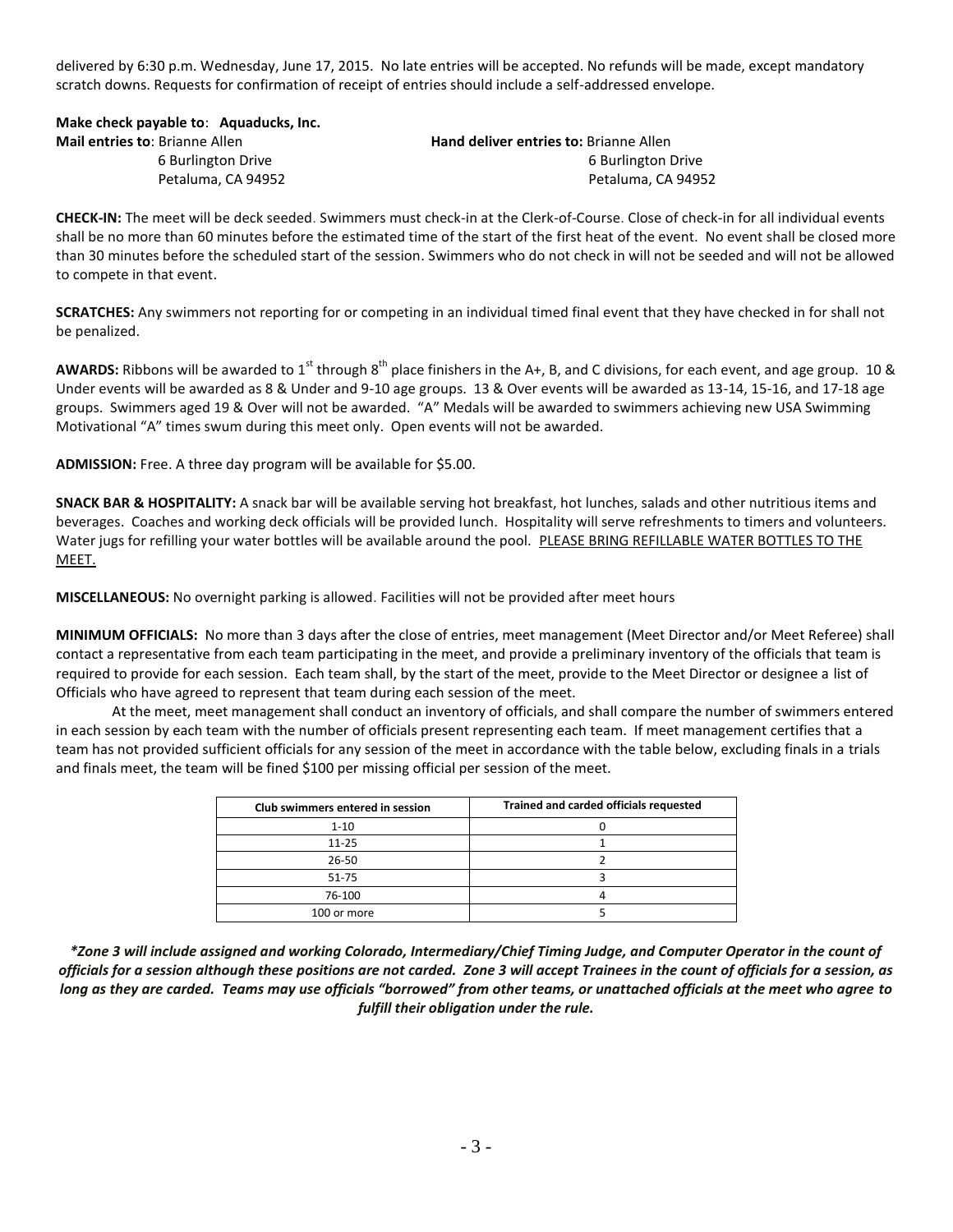## **RECAP OF EVENTS**

| <b>Friday, June 26, 2015</b> |           |                         |           |                          |                              |            |             |  |
|------------------------------|-----------|-------------------------|-----------|--------------------------|------------------------------|------------|-------------|--|
|                              | 8 & Under |                         | $9-10$    | $11 - 12$                |                              | 13 & Over  |             |  |
|                              | 200 IM    | 200 IM                  |           | 200 IM                   |                              | 1500 Free* |             |  |
|                              |           |                         |           | 1500 Free*               |                              |            |             |  |
|                              |           | Saturday, June 27, 2015 |           |                          | <b>Sunday, June 28, 2015</b> |            |             |  |
| 8 & Under                    | $9-10$    | $11 - 12$               | 13 & Over | 8 & Under<br>$9 - 10$    |                              | $11 - 12$  | 13 & Over   |  |
| 400 IM*                      | 400 IM*   | 400 IM*                 | 400 IM*   | 200 Back                 | 200 Back                     | 200 Back   | 200 Back    |  |
| 50 Breast                    | 50 Breast | 100 Back                | 200 Free  | 50 Fly<br>50 Flv         |                              | 100 Free   | 200 IM      |  |
| 100 Back                     | 100 Back  | 50 Breast               | 100 Back  | 100 Free<br>100 Free     |                              | 50 Fly     | 100 Free    |  |
| 50 Free                      | 50 Free   | 50 Free                 | 50 Free   | 100 Breast<br>100 Breast |                              | 100 Breast | 100 Breast  |  |
| <b>100 Fly</b>               | $100$ Fly | $100$ Fly               | $100$ Fly | 50 Back                  | 50 Back                      | 400 Free*  | 200 Fly     |  |
| 800 Free*                    | 800 Free* | 800 Free*<br>800 Free*  |           | 400 Free*                | 400 Free*                    |            | $400$ Free* |  |

\*Minimum time standards required for entry.

| <b>SCHEDULE OF EVENTS</b>    |                  |                              |               |  |  |  |  |  |  |
|------------------------------|------------------|------------------------------|---------------|--|--|--|--|--|--|
| <b>WOMEN'S</b>               |                  | <b>DESCRIPTION</b>           | MEN'S         |  |  |  |  |  |  |
| <b>EVENT#</b>                | <b>AGE GROUP</b> | <b>EVENT</b>                 | <b>EVENT#</b> |  |  |  |  |  |  |
| <b>Friday, June 26, 2015</b> |                  |                              |               |  |  |  |  |  |  |
| $*_{1}$                      | 12 & Under       | 200 IM                       | $2*$          |  |  |  |  |  |  |
| $*3$                         | 11 & Over        | 1500 Free                    | $4*$          |  |  |  |  |  |  |
| Saturday, June 27, 2015      |                  |                              |               |  |  |  |  |  |  |
| $5***$                       | Open             | 400 IM                       | $6***$        |  |  |  |  |  |  |
| 7                            | 13 & Over        | 200 Free                     | 8             |  |  |  |  |  |  |
| 9                            | 10 & Under       | 50 Breast                    | 10            |  |  |  |  |  |  |
| 11                           | $11 - 12$        | 100 Back                     | 12            |  |  |  |  |  |  |
| 13                           | 10 & Under       | 100 Back                     | 14            |  |  |  |  |  |  |
| 15                           | $11 - 12$        | 50 Breast                    | 16            |  |  |  |  |  |  |
| 17                           | 13 & Over        | 100 Back                     | 18            |  |  |  |  |  |  |
| 19                           | 10 & Under       | 50 Free                      | 20            |  |  |  |  |  |  |
| 21                           | $11 - 12$        | 50 Free                      | 22            |  |  |  |  |  |  |
| 23                           | 13 & Over        | 50 Free                      | 24            |  |  |  |  |  |  |
| 25                           | 10 & Under       | <b>100 Fly</b>               | 26            |  |  |  |  |  |  |
| 27                           | $11 - 12$        | <b>100 Fly</b>               | 28            |  |  |  |  |  |  |
| 29                           | 13 & Over        | 100 Fly                      |               |  |  |  |  |  |  |
| $31***$                      | Open             | 800 Free                     | $32***$       |  |  |  |  |  |  |
|                              |                  | <b>Sunday, June 28, 2015</b> |               |  |  |  |  |  |  |
| $33***$                      | Open             | 200 Back                     | $34***$       |  |  |  |  |  |  |
| 35                           | 10 & Under       | 50 Fly                       | 36            |  |  |  |  |  |  |
| 37                           | $11 - 12$        | 100 Free                     | 38            |  |  |  |  |  |  |
| 39                           | 13 & Over        | 200 IM                       | 40            |  |  |  |  |  |  |
| 41                           | 10 & Under       | 100 Free                     | 42            |  |  |  |  |  |  |
| 43                           | $11 - 12$        | 50 Fly                       | 44            |  |  |  |  |  |  |
| 45                           | 13 & Over        | 100 Free                     | 46            |  |  |  |  |  |  |
| 47                           | 10 & Under       | 100 Breast                   | 48            |  |  |  |  |  |  |
| 49                           | 11 & Over        | 100 Breast                   | 50            |  |  |  |  |  |  |
| 51                           | 10 & Under       | 50 Back                      | 52            |  |  |  |  |  |  |
| 53                           | <b>200 Fly</b>   | 54                           |               |  |  |  |  |  |  |
| $55***$                      | Open             | 400 Free                     | $56******$    |  |  |  |  |  |  |

\*Minimum Time Standard Girls 25:45.79/Boys 25:24.09 \*\* Minimum Time Standard Girls 7:23.79/Boys 7:13.49 \*\*\*\*Minimum Time Standard Girls 3:27.69/Boys 3:22.79 \*\*\*\*\*Minimum Time Standard Girls 6:23.89/Boys 6:15.49

Use the following URL to find the current time standards:<http://www.pacswim.org/swim-meet-times/standards>